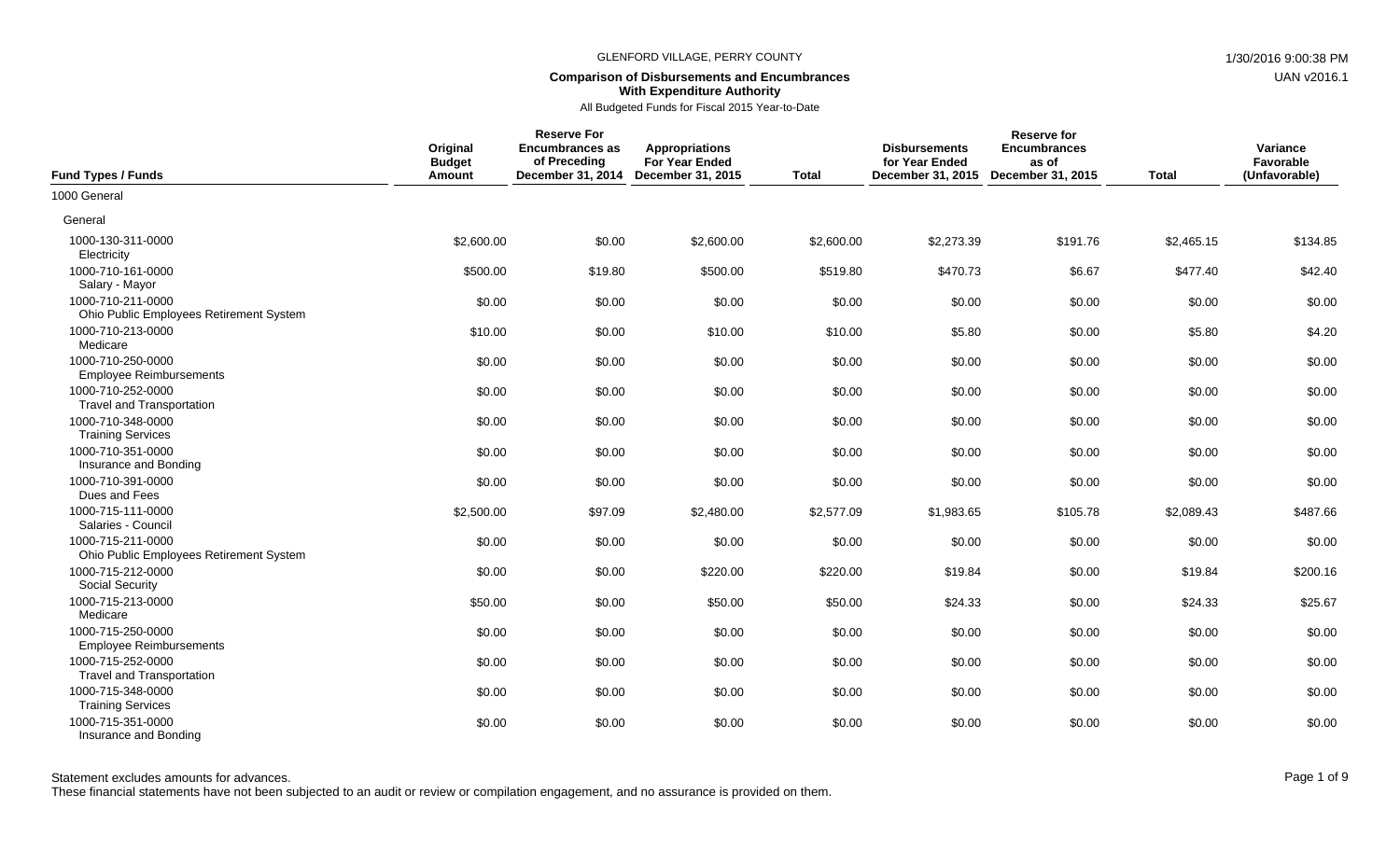## **Comparison of Disbursements and Encumbrances With Expenditure Authority**

## All Budgeted Funds for Fiscal 2015 Year-to-Date

| <b>Fund Types / Funds</b>                                    | Original<br><b>Budget</b><br>Amount | <b>Reserve For</b><br><b>Encumbrances as</b><br>of Preceding<br>December 31, 2014 | <b>Appropriations</b><br><b>For Year Ended</b><br>December 31, 2015 | <b>Total</b> | <b>Disbursements</b><br>for Year Ended<br>December 31, 2015 | <b>Reserve for</b><br><b>Encumbrances</b><br>as of<br>December 31, 2015 | <b>Total</b> | Variance<br>Favorable<br>(Unfavorable) |
|--------------------------------------------------------------|-------------------------------------|-----------------------------------------------------------------------------------|---------------------------------------------------------------------|--------------|-------------------------------------------------------------|-------------------------------------------------------------------------|--------------|----------------------------------------|
| 1000-715-391-0000<br>Dues and Fees                           | \$300.00                            | \$0.00                                                                            | \$300.00                                                            | \$300.00     | \$277.00                                                    | \$0.00                                                                  | \$277.00     | \$23.00                                |
| 1000-725-121-0000<br>Salary - Clerk/Treasurer                | \$3,600.00                          | \$304.61                                                                          | \$3,994.75                                                          | \$4,299.36   | \$3,669.02                                                  | \$330.34                                                                | \$3,999.36   | \$300.00                               |
| 1000-725-211-0000<br>Ohio Public Employees Retirement System | \$504.00                            | \$0.00                                                                            | \$589.73                                                            | \$589.73     | \$531.96                                                    | \$0.00                                                                  | \$531.96     | \$57.77                                |
| 1000-725-213-0000<br>Medicare                                | \$53.00                             | \$0.00                                                                            | \$61.98                                                             | \$61.98      | \$52.08                                                     | \$0.00                                                                  | \$52.08      | \$9.90                                 |
| 1000-725-225-0000<br><b>Workers' Compensation</b>            | \$45.00                             | \$0.00                                                                            | \$247.00                                                            | \$247.00     | \$118.00                                                    | \$129.00                                                                | \$247.00     | \$0.00                                 |
| 1000-725-240-0000<br>Unemployment Compensation               | \$0.00                              | \$0.00                                                                            | \$0.00                                                              | \$0.00       | \$0.00                                                      | \$0.00                                                                  | \$0.00       | \$0.00                                 |
| 1000-725-250-0000<br><b>Employee Reimbursements</b>          | \$0.00                              | \$0.00                                                                            | \$0.00                                                              | \$0.00       | \$0.00                                                      | \$0.00                                                                  | \$0.00       | \$0.00                                 |
| 1000-725-252-0000<br><b>Travel and Transportation</b>        | \$255.00                            | \$0.00                                                                            | \$179.67                                                            | \$179.67     | \$179.67                                                    | \$0.00                                                                  | \$179.67     | \$0.00                                 |
| 1000-725-344-0000<br><b>Tax Collection Fees</b>              | \$0.00                              | \$0.00                                                                            | \$191.66                                                            | \$191.66     | \$191.66                                                    | \$0.00                                                                  | \$191.66     | \$0.00                                 |
| 1000-725-348-0000<br><b>Training Services</b>                | \$175.00                            | \$0.00                                                                            | \$240.00                                                            | \$240.00     | \$240.00                                                    | \$0.00                                                                  | \$240.00     | \$0.00                                 |
| 1000-725-351-0000<br>Insurance and Bonding                   | \$1,500.00                          | \$0.00                                                                            | \$1,043.50                                                          | \$1,043.50   | \$1,043.50                                                  | \$0.00                                                                  | \$1,043.50   | \$0.00                                 |
| 1000-725-391-0000<br>Dues and Fees                           | \$0.00                              | \$0.00                                                                            | \$100.00                                                            | \$100.00     | \$100.00                                                    | \$0.00                                                                  | \$100.00     | \$0.00                                 |
| 1000-730-313-0000<br><b>Natural Gas</b>                      | \$2,000.00                          | \$200.00                                                                          | \$1,733.71                                                          | \$1,933.71   | \$1,363.43                                                  | \$126.00                                                                | \$1,489.43   | \$444.28                               |
| 1000-745-341-0000<br>Accounting and Legal Fees               | \$600.00                            | \$0.00                                                                            | \$258.24                                                            | \$258.24     | \$258.24                                                    | \$0.00                                                                  | \$258.24     | \$0.00                                 |
| 1000-745-342-0000<br><b>Auditing Services</b>                | \$0.00                              | \$0.00                                                                            | \$379.84                                                            | \$379.84     | \$379.84                                                    | \$0.00                                                                  | \$379.84     | \$0.00                                 |
| 1000-745-343-0000<br>Uniform Accounting Network Fees         | \$600.00                            | \$0.00                                                                            | \$2,898.00                                                          | \$2,898.00   | \$2,898.00                                                  | \$0.00                                                                  | \$2,898.00   | \$0.00                                 |
| 1000-750-300-0000<br><b>Contractual Services</b>             | \$4,500.00                          | \$189.00                                                                          | \$3,727.26                                                          | \$3,916.26   | \$3,564.00                                                  | \$94.50                                                                 | \$3,658.50   | \$257.76                               |
| 1000-790-300-0000<br><b>Contractual Services</b>             | \$1,000.00                          | \$48.26                                                                           | \$1,420.00                                                          | \$1,468.26   | \$1,377.36                                                  | \$0.00                                                                  | \$1,377.36   | \$90.90                                |
| 1000-790-400-0000<br><b>Supplies and Materials</b>           | \$1,000.00                          | \$199.41                                                                          | \$580.00                                                            | \$779.41     | \$648.55                                                    | \$127.55                                                                | \$776.10     | \$3.31                                 |

Statement excludes amounts for advances. The state of 9 and 2 of 9

These financial statements have not been subjected to an audit or review or compilation engagement, and no assurance is provided on them.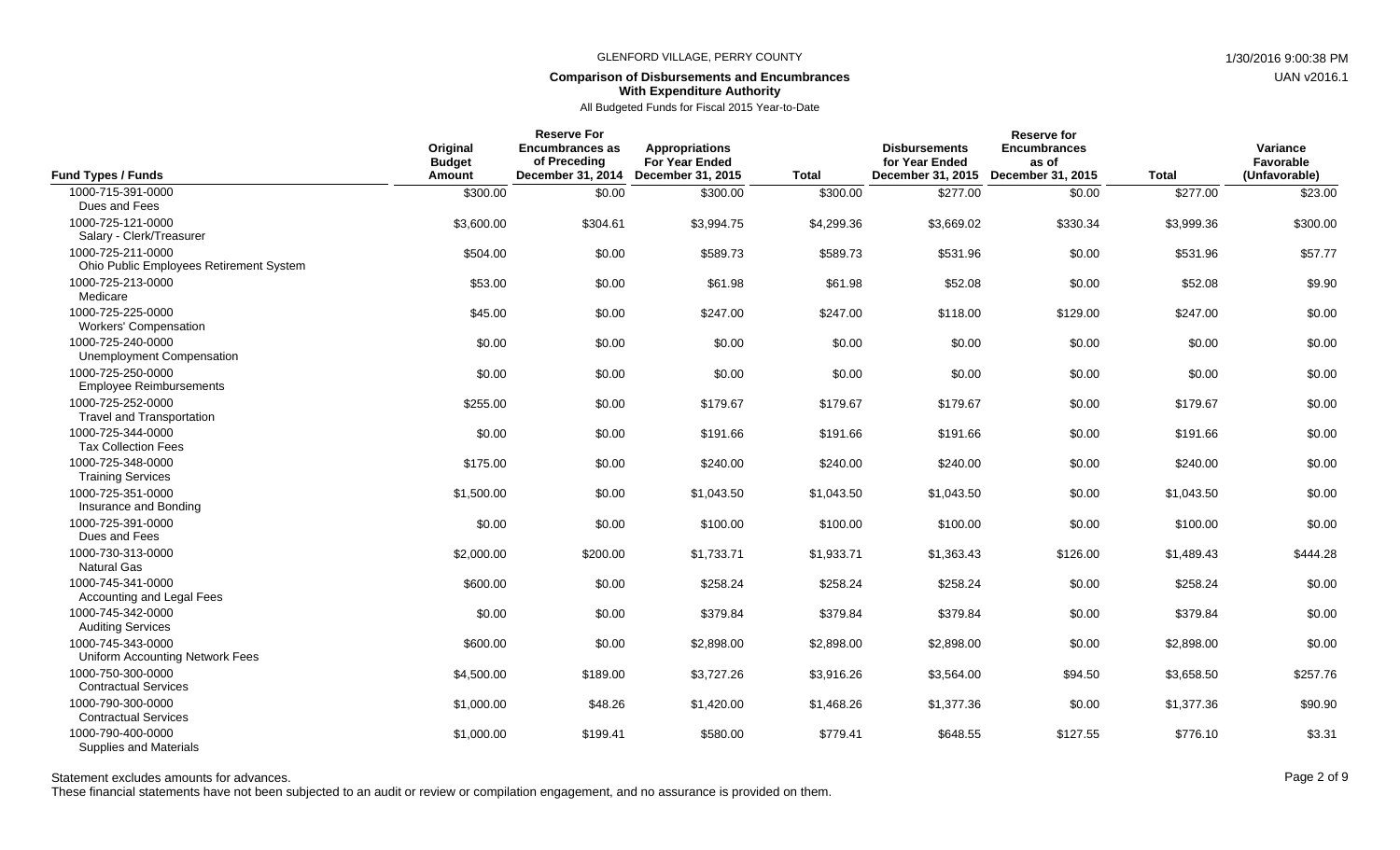# **Comparison of Disbursements and Encumbrances With Expenditure Authority**

All Budgeted Funds for Fiscal 2015 Year-to-Date

| <b>Fund Types / Funds</b>                                    |                                               | Original<br><b>Budget</b><br>Amount | <b>Reserve For</b><br><b>Encumbrances as</b><br>of Preceding<br>December 31, 2014 | <b>Appropriations</b><br>For Year Ended<br><b>December 31, 2015</b> | <b>Total</b> | <b>Disbursements</b><br>for Year Ended<br>December 31, 2015 | <b>Reserve for</b><br><b>Encumbrances</b><br>as of<br>December 31, 2015 | <b>Total</b> | Variance<br>Favorable<br>(Unfavorable) |
|--------------------------------------------------------------|-----------------------------------------------|-------------------------------------|-----------------------------------------------------------------------------------|---------------------------------------------------------------------|--------------|-------------------------------------------------------------|-------------------------------------------------------------------------|--------------|----------------------------------------|
| 1000-910-910-0000<br>Transfers - Out                         |                                               | \$0.00                              | \$0.00                                                                            | \$0.00                                                              | \$0.00       | \$0.00                                                      | \$0.00                                                                  | \$0.00       | \$0.00                                 |
| 1000-930-930-0000<br>Contingencies                           |                                               | \$1,000.00                          | \$0.00                                                                            | \$422.66                                                            | \$422.66     | \$0.00                                                      | \$0.00                                                                  | \$0.00       | \$422.66                               |
|                                                              | <b>General Fund Total:</b>                    | \$22,792.00                         | \$1,058.17                                                                        | \$24,228.00                                                         | \$25,286.17  | \$21,670.05                                                 | \$1,111.60                                                              | \$22,781.65  | \$2,504.52                             |
|                                                              | <b>General Funds Total:</b>                   | \$22,792.00                         | \$1,058.17                                                                        | \$24,228.00                                                         | \$25,286.17  | \$21,670.05                                                 | \$1,111.60                                                              | \$22,781.65  | \$2,504.52                             |
| 2000 Special Revenue                                         |                                               |                                     |                                                                                   |                                                                     |              |                                                             |                                                                         |              |                                        |
| Street Construction, Maint. and Repair                       |                                               |                                     |                                                                                   |                                                                     |              |                                                             |                                                                         |              |                                        |
| 2011-620-300-0000<br><b>Contractual Services</b>             |                                               | \$1,000.00                          | \$0.00                                                                            | \$1,000.00                                                          | \$1,000.00   | \$940.75                                                    | \$0.00                                                                  | \$940.75     | \$59.25                                |
| 2011-620-344-0000<br><b>Tax Collection Fees</b>              |                                               | \$0.00                              | \$0.00                                                                            | \$19.66                                                             | \$19.66      | \$19.66                                                     | \$0.00                                                                  | \$19.66      | \$0.00                                 |
| 2011-620-400-0000<br>Supplies and Materials                  |                                               | \$2,000.00                          | \$29.99                                                                           | \$1,980.34                                                          | \$2,010.33   | \$1,750.58                                                  | \$0.00                                                                  | \$1,750.58   | \$259.75                               |
| 2011-620-430-0000<br>Repairs and Maintenance                 |                                               | \$500.00                            | \$0.00                                                                            | \$500.00                                                            | \$500.00     | \$0.00                                                      | \$0.00                                                                  | \$0.00       | \$500.00                               |
| 2011-620-500-0000<br><b>Capital Outlay</b>                   |                                               | \$2,000.00                          | \$0.00                                                                            | \$2,000.00                                                          | \$2,000.00   | \$1,000.26                                                  | \$0.00                                                                  | \$1,000.26   | \$999.74                               |
| 2011-630-400-0000<br>Supplies and Materials                  |                                               | \$500.00                            | \$30.50                                                                           | \$500.00                                                            | \$530.50     | \$27.83                                                     | \$0.00                                                                  | \$27.83      | \$502.67                               |
| 2011-730-300-0000<br><b>Contractual Services</b>             |                                               | \$9,000.00                          | \$0.00                                                                            | \$4,900.00                                                          | \$4,900.00   | \$4,499.71                                                  | \$0.00                                                                  | \$4,499.71   | \$400.29                               |
| 2011-730-311-0000<br>Electricity                             |                                               | \$1,800.00                          | \$128.65                                                                          | \$1,800.00                                                          | \$1,928.65   | \$1,441.35                                                  | \$166.22                                                                | \$1,607.57   | \$321.08                               |
| 2011-730-352-0000<br>Property Insurance Premiums             |                                               | \$900.00                            | \$0.00                                                                            | \$808.25                                                            | \$808.25     | \$728.50                                                    | \$0.00                                                                  | \$728.50     | \$79.75                                |
| 2011-730-420-0000<br><b>Operating Supplies and Materials</b> |                                               | \$1,000.00                          | \$37.60                                                                           | \$1,000.00                                                          | \$1,037.60   | \$563.28                                                    | \$0.00                                                                  | \$563.28     | \$474.32                               |
| 2011-730-431-0000                                            | Repairs and Maintenance of Buildings and Land | \$700.00                            | \$0.00                                                                            | \$422.67                                                            | \$422.67     | \$75.00                                                     | \$0.00                                                                  | \$75.00      | \$347.67                               |
| 2011-745-342-0000<br><b>Auditing Services</b>                |                                               | \$0.00                              | \$0.00                                                                            | \$369.08                                                            | \$369.08     | \$318.33                                                    | \$0.00                                                                  | \$318.33     | \$50.75                                |
| 2011-800-500-0000<br><b>Capital Outlay</b>                   |                                               | \$0.00                              | \$0.00                                                                            | \$4,100.00                                                          | \$4,100.00   | \$4,100.00                                                  | \$0.00                                                                  | \$4,100.00   | \$0.00                                 |

Statement excludes amounts for advances. The state of 9 and 20 of 9 and 20 of 9 and 20 of 9 and 20 of 9 and 20 of 9 and 20 of 9 and 20 of 9 and 20 of 9 and 20 of 9 and 20 of 9 and 20 of 9 and 20 of 9 and 20 of 9 and 20 of

These financial statements have not been subjected to an audit or review or compilation engagement, and no assurance is provided on them.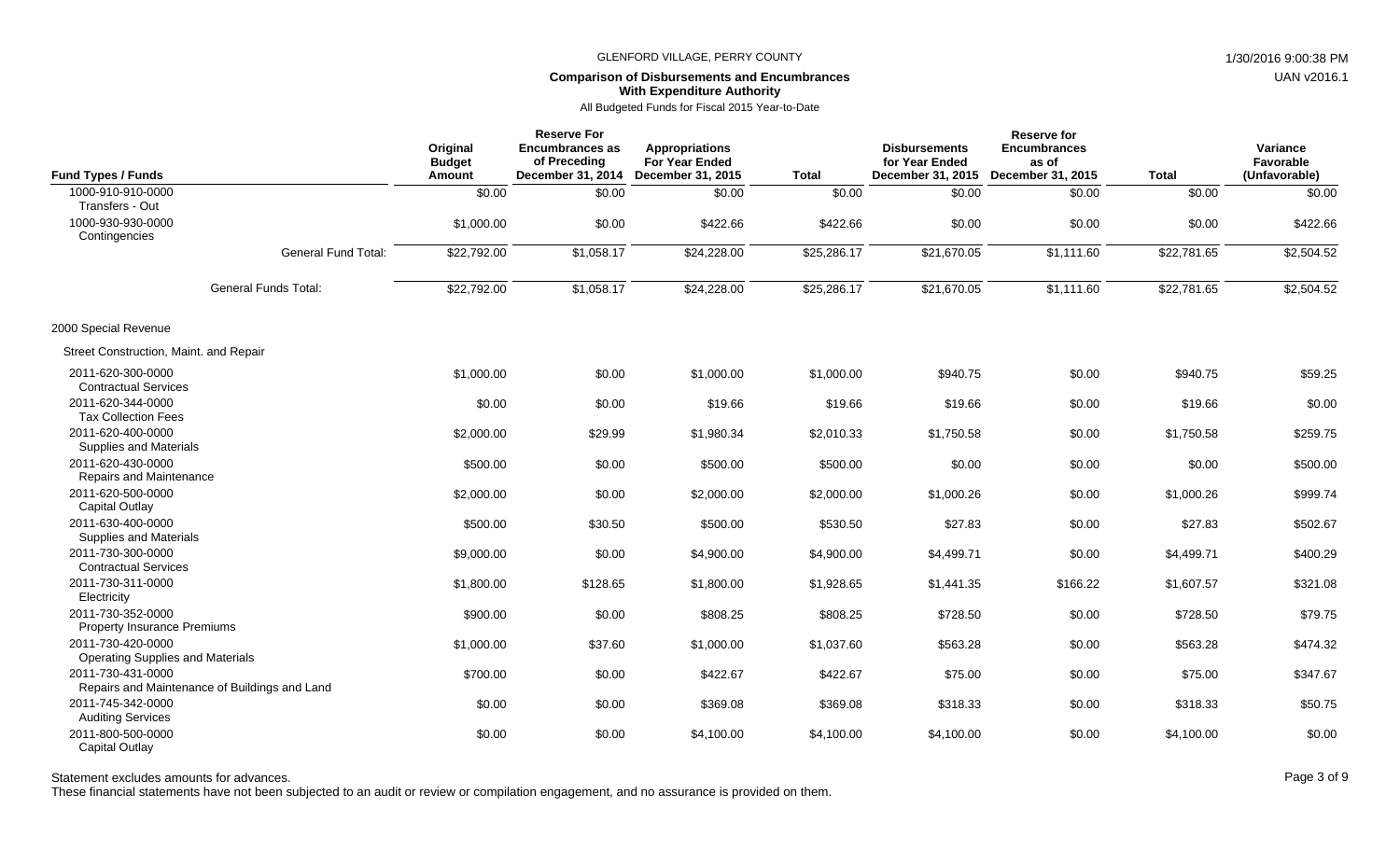### **Comparison of Disbursements and Encumbrances With Expenditure Authority**

All Budgeted Funds for Fiscal 2015 Year-to-Date

| <b>Fund Types / Funds</b>                          | Original<br><b>Budget</b><br>Amount | <b>Reserve For</b><br><b>Encumbrances as</b><br>of Preceding<br>December 31, 2014 | <b>Appropriations</b><br><b>For Year Ended</b><br>December 31, 2015 | Total       | <b>Disbursements</b><br>for Year Ended<br>December 31, 2015 | <b>Reserve for</b><br><b>Encumbrances</b><br>as of<br>December 31, 2015 | <b>Total</b> | Variance<br>Favorable<br>(Unfavorable) |
|----------------------------------------------------|-------------------------------------|-----------------------------------------------------------------------------------|---------------------------------------------------------------------|-------------|-------------------------------------------------------------|-------------------------------------------------------------------------|--------------|----------------------------------------|
| Street Construction, Maint. and Repair Fund Total: | \$19,400.00                         | \$226.74                                                                          | \$19,400.00                                                         | \$19,626.74 | \$15,465.25                                                 | \$166.22                                                                | \$15,631.47  | \$3,995.27                             |
| State Highway                                      |                                     |                                                                                   |                                                                     |             |                                                             |                                                                         |              |                                        |
| 2021-620-300-0000<br><b>Contractual Services</b>   | \$3,000.00                          | \$0.00                                                                            | \$3,000.00                                                          | \$3,000.00  | \$0.00                                                      | \$0.00                                                                  | \$0.00       | \$3,000.00                             |
| 2021-620-400-0000<br>Supplies and Materials        | \$0.00                              | \$0.00                                                                            | \$0.00                                                              | \$0.00      | \$0.00                                                      | \$0.00                                                                  | \$0.00       | \$0.00                                 |
| 2021-620-500-0000<br><b>Capital Outlay</b>         | \$0.00                              | \$0.00                                                                            | \$0.00                                                              | \$0.00      | \$0.00                                                      | \$0.00                                                                  | \$0.00       | \$0.00                                 |
| 2021-650-311-0000<br>Electricity                   | \$300.00                            | \$29.30                                                                           | \$300.00                                                            | \$329.30    | \$275.33                                                    | \$22.98                                                                 | \$298.31     | \$30.99                                |
| 2021-670-300-0000<br><b>Contractual Services</b>   | \$0.00                              | \$0.00                                                                            | \$0.00                                                              | \$0.00      | \$0.00                                                      | \$0.00                                                                  | \$0.00       | \$0.00                                 |
| 2021-670-430-0000<br>Repairs and Maintenance       | \$1,000.00                          | \$0.00                                                                            | \$1,000.00                                                          | \$1,000.00  | \$0.00                                                      | \$0.00                                                                  | \$0.00       | \$1,000.00                             |
| State Highway Fund Total:                          | \$4,300.00                          | \$29.30                                                                           | \$4,300.00                                                          | \$4,329.30  | \$275.33                                                    | \$22.98                                                                 | \$298.31     | \$4,030.99                             |
| Parks and Recreation                               |                                     |                                                                                   |                                                                     |             |                                                             |                                                                         |              |                                        |
| 2041-730-300-0000<br><b>Contractual Services</b>   | \$0.00                              | \$0.00                                                                            | \$0.00                                                              | \$0.00      | \$0.00                                                      | \$0.00                                                                  | \$0.00       | \$0.00                                 |
| 2041-730-311-0000<br>Electricity                   | \$500.00                            | \$47.99                                                                           | \$500.00                                                            | \$547.99    | \$474.74                                                    | \$29.40                                                                 | \$504.14     | \$43.85                                |
| 2041-730-400-0000<br>Supplies and Materials        | \$1,800.00                          | \$0.00                                                                            | \$1,800.00                                                          | \$1,800.00  | \$1,346.56                                                  | \$0.00                                                                  | \$1,346.56   | \$453.44                               |
| 2041-730-430-0000<br>Repairs and Maintenance       | \$700.00                            | \$0.00                                                                            | \$700.00                                                            | \$700.00    | \$291.00                                                    | \$0.00                                                                  | \$291.00     | \$409.00                               |
| Parks and Recreation Fund Total:                   | \$3,000.00                          | \$47.99                                                                           | \$3,000.00                                                          | \$3,047.99  | \$2,112.30                                                  | \$29.40                                                                 | \$2,141.70   | \$906.29                               |
| Special Revenue Funds Total:                       | \$26,700.00                         | \$304.03                                                                          | \$26,700.00                                                         | \$27,004.03 | \$17,852.88                                                 | \$218.60                                                                | \$18,071.48  | \$8,932.55                             |
| 5000 Enterprise                                    |                                     |                                                                                   |                                                                     |             |                                                             |                                                                         |              |                                        |
| <b>Water Operating</b>                             |                                     |                                                                                   |                                                                     |             |                                                             |                                                                         |              |                                        |
| 5101-531-300-0000<br><b>Contractual Services</b>   | \$7,000.00                          | \$550.00                                                                          | \$6,681.28                                                          | \$7,231.28  | \$6,875.00                                                  | \$0.00                                                                  | \$6,875.00   | \$356.28                               |

## Statement excludes amounts for advances. The state of 9 and the state of 9 and the state of 9 and the state of 9 and the state of 9 and the state of 9 and the state of 9 and the state of 9 and the state of 9 and the state

These financial statements have not been subjected to an audit or review or compilation engagement, and no assurance is provided on them.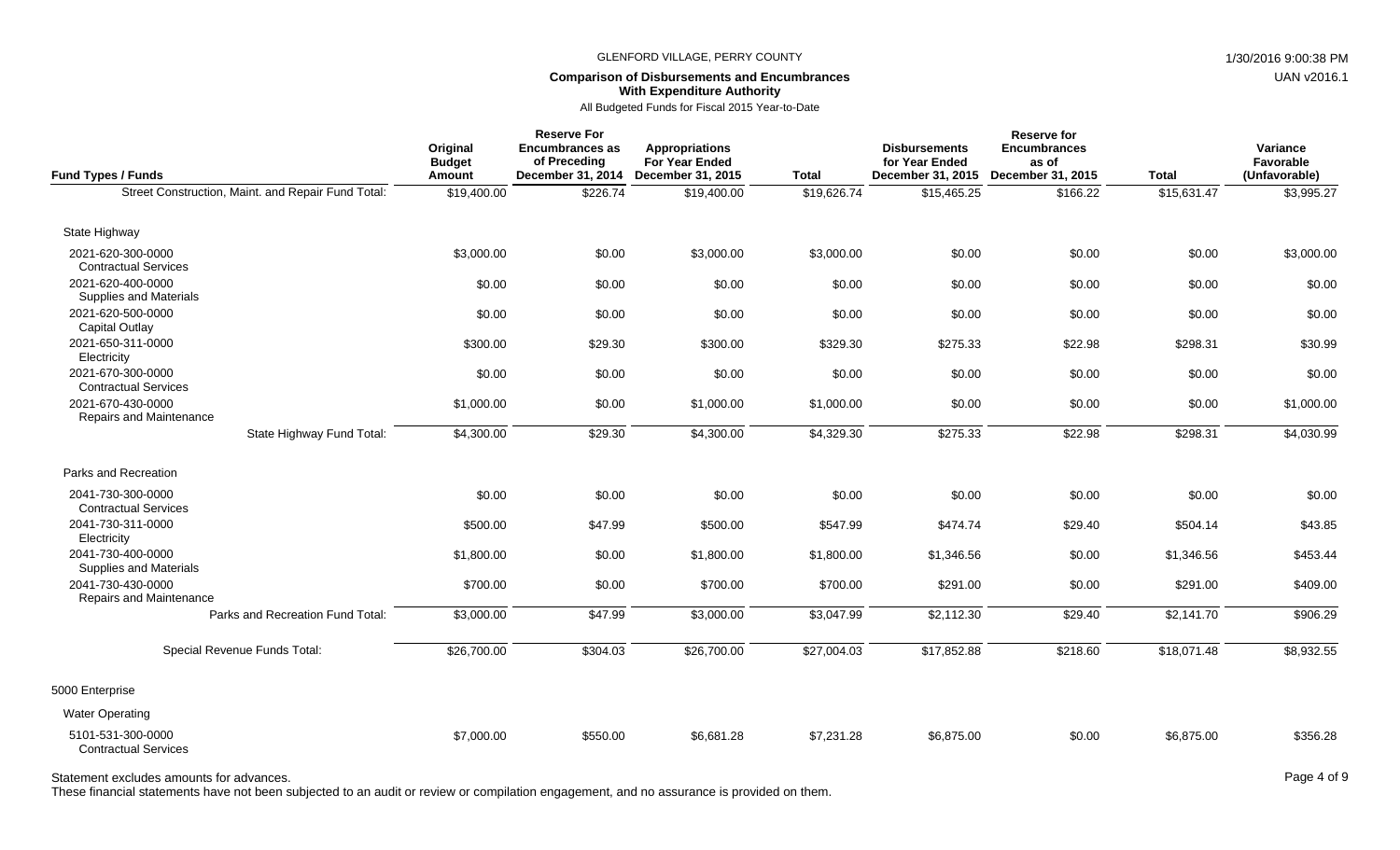## **Comparison of Disbursements and Encumbrances With Expenditure Authority**

## All Budgeted Funds for Fiscal 2015 Year-to-Date

| <b>Fund Types / Funds</b>                                       | Original<br><b>Budget</b><br>Amount | <b>Reserve For</b><br>Encumbrances as<br>of Preceding<br>December 31, 2014 | <b>Appropriations</b><br><b>For Year Ended</b><br>December 31, 2015 | <b>Total</b> | <b>Disbursements</b><br>for Year Ended<br>December 31, 2015 | <b>Reserve for</b><br><b>Encumbrances</b><br>as of<br>December 31, 2015 | <b>Total</b> | Variance<br>Favorable<br>(Unfavorable) |
|-----------------------------------------------------------------|-------------------------------------|----------------------------------------------------------------------------|---------------------------------------------------------------------|--------------|-------------------------------------------------------------|-------------------------------------------------------------------------|--------------|----------------------------------------|
| 5101-531-391-0000<br>Dues and Fees                              | \$0.00                              | \$0.00                                                                     | \$318.72                                                            | \$318.72     | \$318.72                                                    | \$0.00                                                                  | \$318.72     | \$0.00                                 |
| 5101-532-100-0000<br><b>Personal Services</b>                   | \$4,000.00                          | \$254.16                                                                   | \$4,000.00                                                          | \$4,254.16   | \$3,889.57                                                  | \$359.36                                                                | \$4.248.93   | \$5.23                                 |
| 5101-532-211-0000<br>Ohio Public Employees Retirement System    | \$420.00                            | \$0.00                                                                     | \$570.00                                                            | \$570.00     | \$532.02                                                    | \$0.00                                                                  | \$532.02     | \$37.98                                |
| 5101-532-213-0000<br>Medicare                                   | \$80.00                             | \$0.00                                                                     | \$80.00                                                             | \$80.00      | \$43.56                                                     | \$0.00                                                                  | \$43.56      | \$36.44                                |
| 5101-532-225-0000<br><b>Workers' Compensation</b>               | \$0.00                              | \$0.00                                                                     | \$0.00                                                              | \$0.00       | \$0.00                                                      | \$0.00                                                                  | \$0.00       | \$0.00                                 |
| 5101-532-240-0000<br>Unemployment Compensation                  | \$0.00                              | \$0.00                                                                     | \$0.00                                                              | \$0.00       | \$0.00                                                      | \$0.00                                                                  | \$0.00       | \$0.00                                 |
| 5101-532-252-0000<br><b>Travel and Transportation</b>           | \$0.00                              | \$0.00                                                                     | \$0.00                                                              | \$0.00       | \$0.00                                                      | \$0.00                                                                  | \$0.00       | \$0.00                                 |
| 5101-532-300-0000<br><b>Contractual Services</b>                | \$2,800.00                          | \$0.00                                                                     | \$2,650.00                                                          | \$2,650.00   | \$1,534.00                                                  | \$0.00                                                                  | \$1,534.00   | \$1,116.00                             |
| 5101-532-320-0000<br>Communications, Printing and Advertising   | \$1,000.00                          | \$0.00                                                                     | \$530.00                                                            | \$530.00     | \$0.00                                                      | \$504.14                                                                | \$504.14     | \$25.86                                |
| 5101-532-321-0000<br>Telephone                                  | \$900.00                            | \$0.00                                                                     | \$1,370.00                                                          | \$1,370.00   | \$1,035.38                                                  | \$107.68                                                                | \$1,143.06   | \$226.94                               |
| 5101-532-322-0000<br>Postage                                    | \$700.00                            | \$8.00                                                                     | \$700.00                                                            | \$708.00     | \$541.60                                                    | \$0.00                                                                  | \$541.60     | \$166.40                               |
| 5101-532-340-0000<br><b>Professional and Technical Services</b> | \$0.00                              | \$0.00                                                                     | \$0.00                                                              | \$0.00       | \$0.00                                                      | \$0.00                                                                  | \$0.00       | \$0.00                                 |
| 5101-532-400-0000<br><b>Supplies and Materials</b>              | \$5,000.00                          | \$70.51                                                                    | \$2,950.00                                                          | \$3,020.51   | \$143.01                                                    | \$0.00                                                                  | \$143.01     | \$2,877.50                             |
| 5101-532-430-0000<br>Repairs and Maintenance                    | \$5,000.00                          | \$0.00                                                                     | \$2,950.00                                                          | \$2,950.00   | \$0.00                                                      | \$0.00                                                                  | \$0.00       | \$2,950.00                             |
| 5101-532-600-0000<br>Other                                      | \$0.00                              | \$0.00                                                                     | \$0.00                                                              | \$0.00       | \$0.00                                                      | \$0.00                                                                  | \$0.00       | \$0.00                                 |
| 5101-533-300-0000<br><b>Contractual Services</b>                | \$30,000.00                         | \$2,716.92                                                                 | \$30,000.00                                                         | \$32,716.92  | \$29.642.49                                                 | \$2,331.29                                                              | \$31.973.78  | \$743.14                               |
| 5101-534-300-0000<br><b>Contractual Services</b>                | \$800.00                            | \$108.95                                                                   | \$800.00                                                            | \$908.95     | \$636.23                                                    | \$0.00                                                                  | \$636.23     | \$272.72                               |
| 5101-535-300-0000<br><b>Contractual Services</b>                | \$10,000.00                         | \$0.00                                                                     | \$9,970.00                                                          | \$9,970.00   | \$860.00                                                    | \$0.00                                                                  | \$860.00     | \$9,110.00                             |
| 5101-535-311-0000<br>Electricity                                | \$3,000.00                          | \$378.64                                                                   | \$3,030.00                                                          | \$3,408.64   | \$3,170.37                                                  | \$231.41                                                                | \$3,401.78   | \$6.86                                 |

Statement excludes amounts for advances. The state of 9 and 20 and 20 and 20 and 20 and 20 and 20 and 20 and 20 and 20 and 20 and 20 and 20 and 20 and 20 and 20 and 20 and 20 and 20 and 20 and 20 and 20 and 20 and 20 and 2

These financial statements have not been subjected to an audit or review or compilation engagement, and no assurance is provided on them.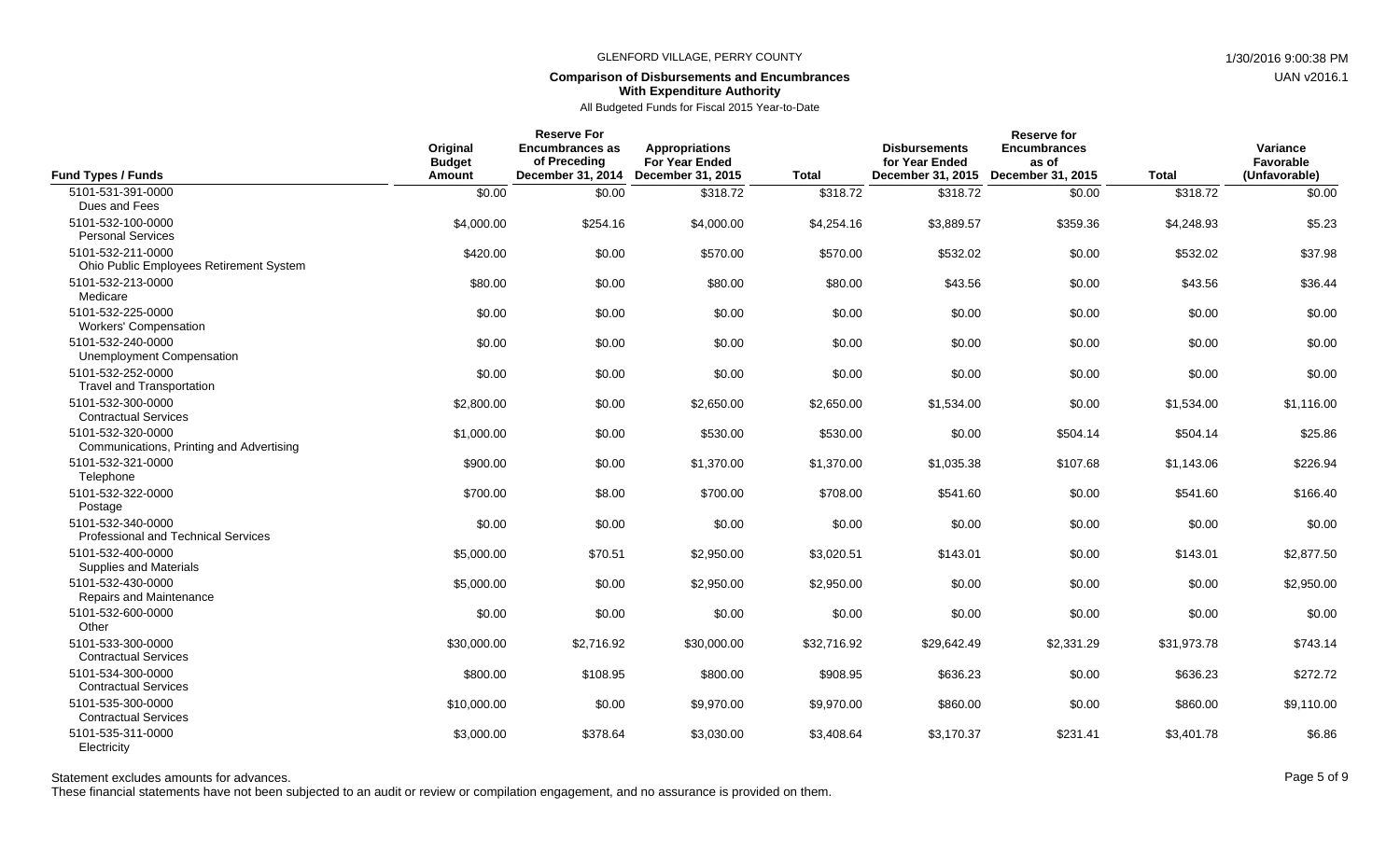## **Comparison of Disbursements and Encumbrances With Expenditure Authority**

All Budgeted Funds for Fiscal 2015 Year-to-Date

| <b>Fund Types / Funds</b>                                              |                             | Original<br><b>Budget</b><br>Amount | <b>Reserve For</b><br><b>Encumbrances as</b><br>of Preceding<br>December 31, 2014 | <b>Appropriations</b><br><b>For Year Ended</b><br>December 31, 2015 | <b>Total</b> | <b>Disbursements</b><br>for Year Ended<br>December 31, 2015 | <b>Reserve for</b><br><b>Encumbrances</b><br>as of<br>December 31, 2015 | <b>Total</b> | Variance<br>Favorable<br>(Unfavorable) |
|------------------------------------------------------------------------|-----------------------------|-------------------------------------|-----------------------------------------------------------------------------------|---------------------------------------------------------------------|--------------|-------------------------------------------------------------|-------------------------------------------------------------------------|--------------|----------------------------------------|
| 5101-535-400-0000                                                      |                             | \$8,000.00                          | \$0.00                                                                            | \$8,000.00                                                          | \$8,000.00   | \$3,170.48                                                  | \$260.00                                                                | \$3,430.48   | \$4,569.52                             |
| Supplies and Materials<br>5101-535-430-0000<br>Repairs and Maintenance |                             | \$2,000.00                          | \$0.00                                                                            | \$2,000.00                                                          | \$2,000.00   | \$0.00                                                      | \$0.00                                                                  | \$0.00       | \$2,000.00                             |
| 5101-539-300-0000<br><b>Contractual Services</b>                       |                             | \$2,000.00                          | \$0.00                                                                            | \$2,000.00                                                          | \$2,000.00   | \$0.00                                                      | \$0.00                                                                  | \$0.00       | \$2,000.00                             |
| 5101-539-311-0000<br>Electricity                                       |                             | \$0.00                              | \$0.00                                                                            | \$0.00                                                              | \$0.00       | \$0.00                                                      | \$0.00                                                                  | \$0.00       | \$0.00                                 |
| 5101-539-351-0000<br>Insurance and Bonding                             |                             | \$1,000.00                          | \$0.00                                                                            | \$908.25                                                            | \$908.25     | \$728.50                                                    | \$0.00                                                                  | \$728.50     | \$179.75                               |
| 5101-539-400-0000<br><b>Supplies and Materials</b>                     |                             | \$1,000.00                          | \$0.00                                                                            | \$1,000.00                                                          | \$1,000.00   | \$3.58                                                      | \$0.00                                                                  | \$3.58       | \$996.42                               |
| 5101-539-430-0000<br>Repairs and Maintenance                           |                             | \$1,000.00                          | \$0.00                                                                            | \$722.67                                                            | \$722.67     | \$0.00                                                      | \$0.00                                                                  | \$0.00       | \$722.67                               |
| 5101-745-341-0000<br>Accounting and Legal Fees                         |                             | \$0.00                              | \$0.00                                                                            | \$369.08                                                            | \$369.08     | \$332.33                                                    | \$0.00                                                                  | \$332.33     | \$36.75                                |
| 5101-800-590-0000<br>Other - Capital Outlay                            |                             | \$0.00                              | \$0.00                                                                            | \$4,100.00                                                          | \$4,100.00   | \$4,100.00                                                  | \$0.00                                                                  | \$4,100.00   | \$0.00                                 |
| 5101-850-710-0000<br>Principal                                         |                             | \$9,000.00                          | \$0.00                                                                            | \$9,000.00                                                          | \$9,000.00   | \$8,944.59                                                  | \$0.00                                                                  | \$8,944.59   | \$55.41                                |
| 5101-850-720-0000<br>Interest                                          |                             | \$1,000.00                          | \$0.00                                                                            | \$1,000.00                                                          | \$1,000.00   | \$908.61                                                    | \$0.00                                                                  | \$908.61     | \$91.39                                |
| 5101-850-790-0000<br>Other - Debt Service                              |                             | \$9,000.00                          | \$210.73                                                                          | \$9,000.00                                                          | \$9,210.73   | \$7,746.43                                                  | \$0.00                                                                  | \$7,746.43   | \$1,464.30                             |
|                                                                        | Water Operating Fund Total: | \$104,700.00                        | \$4,297.91                                                                        | \$104,700.00                                                        | \$108,997.91 | \$75,156.47                                                 | \$3,793.88                                                              | \$78,950.35  | \$30,047.56                            |
| <b>Sewer Operating</b>                                                 |                             |                                     |                                                                                   |                                                                     |              |                                                             |                                                                         |              |                                        |
| 5201-541-300-0000<br><b>Contractual Services</b>                       |                             | \$20,000.00                         | \$0.00                                                                            | \$11,718.43                                                         | \$11,718.43  | \$10,066.57                                                 | \$1,651.86                                                              | \$11,718.43  | \$0.00                                 |
| 5201-541-310-0000<br><b>Utilities</b>                                  |                             | \$0.00                              | \$0.00                                                                            | \$0.00                                                              | \$0.00       | \$0.00                                                      | \$0.00                                                                  | \$0.00       | \$0.00                                 |
| 5201-541-392-0000<br><b>Buildings and Other Structures</b>             |                             | \$0.00                              | \$0.00                                                                            | \$0.00                                                              | \$0.00       | \$0.00                                                      | \$0.00                                                                  | \$0.00       | \$0.00                                 |
| 5201-541-400-0000<br><b>Supplies and Materials</b>                     |                             | \$0.00                              | \$0.00                                                                            | \$856.57                                                            | \$856.57     | \$839.62                                                    | \$0.00                                                                  | \$839.62     | \$16.95                                |
| 5201-541-430-0000<br>Repairs and Maintenance                           |                             | \$0.00                              | \$0.00                                                                            | \$0.00                                                              | \$0.00       | \$0.00                                                      | \$0.00                                                                  | \$0.00       | \$0.00                                 |

Statement excludes amounts for advances. The excludes amounts for advances. Page 6 of 9

These financial statements have not been subjected to an audit or review or compilation engagement, and no assurance is provided on them.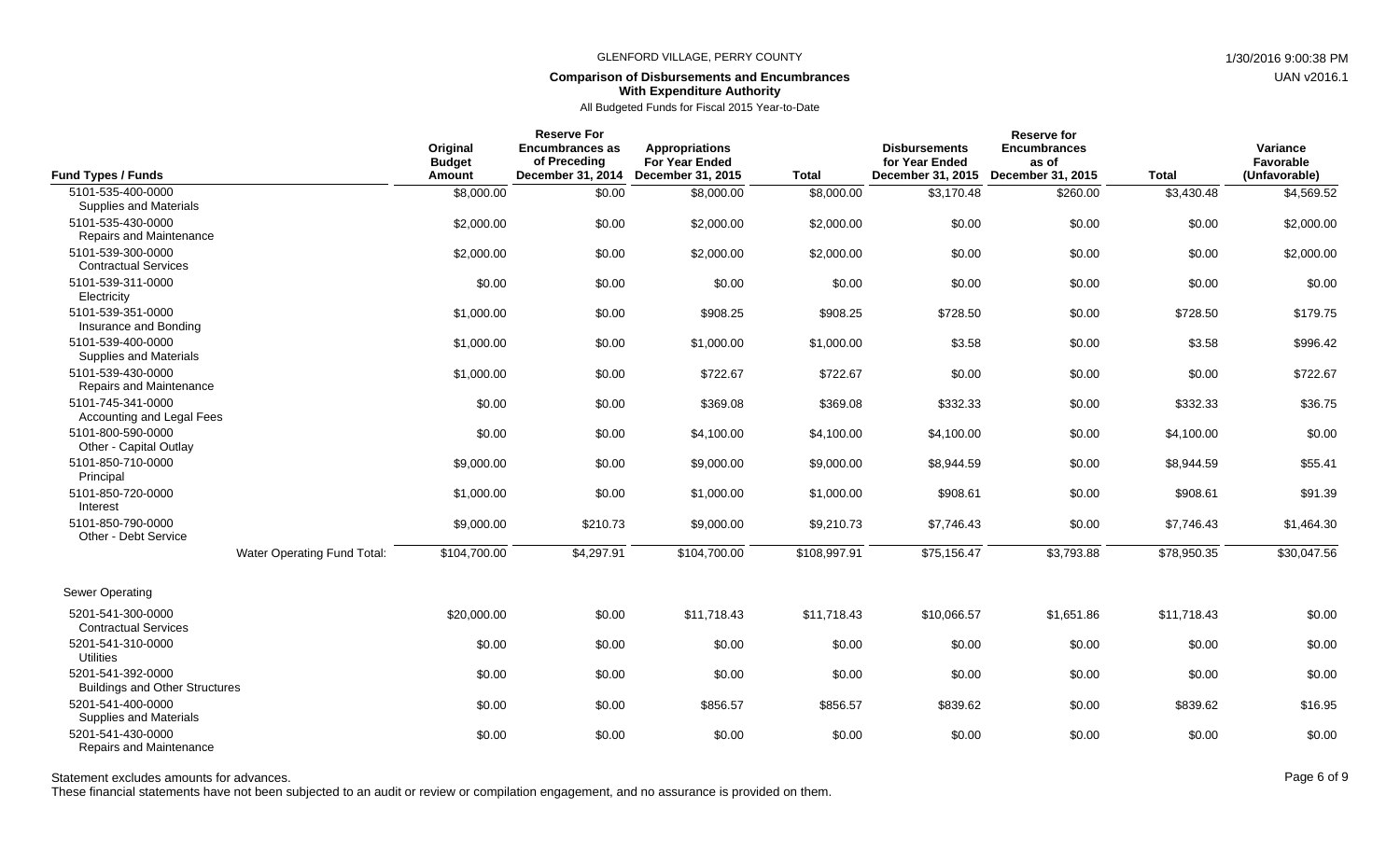## **Comparison of Disbursements and Encumbrances With Expenditure Authority**

All Budgeted Funds for Fiscal 2015 Year-to-Date

|                                                                 |                                     | <b>Reserve For</b><br><b>Encumbrances as</b> |                                                                                |              | <b>Reserve for</b>                                          |                                                   |              | Variance                   |
|-----------------------------------------------------------------|-------------------------------------|----------------------------------------------|--------------------------------------------------------------------------------|--------------|-------------------------------------------------------------|---------------------------------------------------|--------------|----------------------------|
| <b>Fund Types / Funds</b>                                       | Original<br><b>Budget</b><br>Amount | of Preceding                                 | Appropriations<br><b>For Year Ended</b><br>December 31, 2014 December 31, 2015 | <b>Total</b> | <b>Disbursements</b><br>for Year Ended<br>December 31, 2015 | <b>Encumbrances</b><br>as of<br>December 31, 2015 | <b>Total</b> | Favorable<br>(Unfavorable) |
| 5201-542-100-0000                                               | \$4,000.00                          | \$254.16                                     | \$4,350.00                                                                     | \$4,604.16   | \$3,889.57                                                  | \$359.36                                          | \$4,248.93   | \$355.23                   |
| <b>Personal Services</b>                                        |                                     |                                              |                                                                                |              |                                                             |                                                   |              |                            |
| 5201-542-211-0000<br>Ohio Public Employees Retirement System    | \$420.00                            | \$0.00                                       | \$570.00                                                                       | \$570.00     | \$532.02                                                    | \$0.00                                            | \$532.02     | \$37.98                    |
| 5201-542-213-0000<br>Medicare                                   | \$80.00                             | \$0.00                                       | \$80.00                                                                        | \$80.00      | \$43.56                                                     | \$0.00                                            | \$43.56      | \$36.44                    |
| 5201-542-225-0000<br><b>Workers' Compensation</b>               | \$0.00                              | \$0.00                                       | \$0.00                                                                         | \$0.00       | \$0.00                                                      | \$0.00                                            | \$0.00       | \$0.00                     |
| 5201-542-240-0000<br><b>Unemployment Compensation</b>           | \$0.00                              | \$0.00                                       | \$0.00                                                                         | \$0.00       | \$0.00                                                      | \$0.00                                            | \$0.00       | \$0.00                     |
| 5201-542-250-0000<br><b>Employee Reimbursements</b>             | \$0.00                              | \$0.00                                       | \$0.00                                                                         | \$0.00       | \$0.00                                                      | \$0.00                                            | \$0.00       | \$0.00                     |
| 5201-542-252-0000<br><b>Travel and Transportation</b>           | \$0.00                              | \$0.00                                       | \$0.00                                                                         | \$0.00       | \$0.00                                                      | \$0.00                                            | \$0.00       | \$0.00                     |
| 5201-542-300-0000<br><b>Contractual Services</b>                | \$1,000.00                          | \$0.00                                       | \$850.00                                                                       | \$850.00     | \$832.00                                                    | \$0.00                                            | \$832.00     | \$18.00                    |
| 5201-542-321-0000<br>Telephone                                  | \$0.00                              | \$0.00                                       | \$500.00                                                                       | \$500.00     | \$452.55                                                    | \$1.88                                            | \$454.43     | \$45.57                    |
| 5201-542-322-0000<br>Postage                                    | \$0.00                              | \$0.00                                       | \$340.00                                                                       | \$340.00     | \$340.00                                                    | \$0.00                                            | \$340.00     | \$0.00                     |
| 5201-542-350-0000<br>Insurance and Bonding Services             | \$0.00                              | \$0.00                                       | \$728.50                                                                       | \$728.50     | \$728.50                                                    | \$0.00                                            | \$728.50     | \$0.00                     |
| 5201-542-391-0000<br>Dues and Fees                              | \$500.00                            | \$0.00                                       | \$600.00                                                                       | \$600.00     | \$600.00                                                    | \$0.00                                            | \$600.00     | \$0.00                     |
| 5201-542-400-0000<br>Supplies and Materials                     | \$1,000.00                          | \$0.00                                       | \$6,122.78                                                                     | \$6,122.78   | \$6,069.15                                                  | \$0.00                                            | \$6,069.15   | \$53.63                    |
| 5201-543-300-0000<br><b>Contractual Services</b>                | \$8,000.00                          | \$0.00                                       | \$304.67                                                                       | \$304.67     | \$204.67                                                    | \$100.00                                          | \$304.67     | \$0.00                     |
| 5201-543-310-0000<br><b>Utilities</b>                           | \$5,000.00                          | \$0.00                                       | \$5,909.45                                                                     | \$5,909.45   | \$5,059.42                                                  | \$850.03                                          | \$5,909.45   | \$0.00                     |
| 5201-543-311-0000<br>Electricity                                | \$0.00                              | \$0.00                                       | \$0.00                                                                         | \$0.00       | \$0.00                                                      | \$0.00                                            | \$0.00       | \$0.00                     |
| 5201-543-320-0000<br>Communications, Printing and Advertising   | \$0.00                              | \$0.00                                       | \$536.60                                                                       | \$536.60     | \$88.12                                                     | \$448.48                                          | \$536.60     | \$0.00                     |
| 5201-543-340-0000<br><b>Professional and Technical Services</b> | \$0.00                              | \$0.00                                       | \$200.00                                                                       | \$200.00     | \$200.00                                                    | \$0.00                                            | \$200.00     | \$0.00                     |
| 5201-543-350-0000<br>Insurance and Bonding Services             | \$0.00                              | \$0.00                                       | \$0.00                                                                         | \$0.00       | \$0.00                                                      | \$0.00                                            | \$0.00       | \$0.00                     |

These financial statements have not been subjected to an audit or review or compilation engagement, and no assurance is provided on them.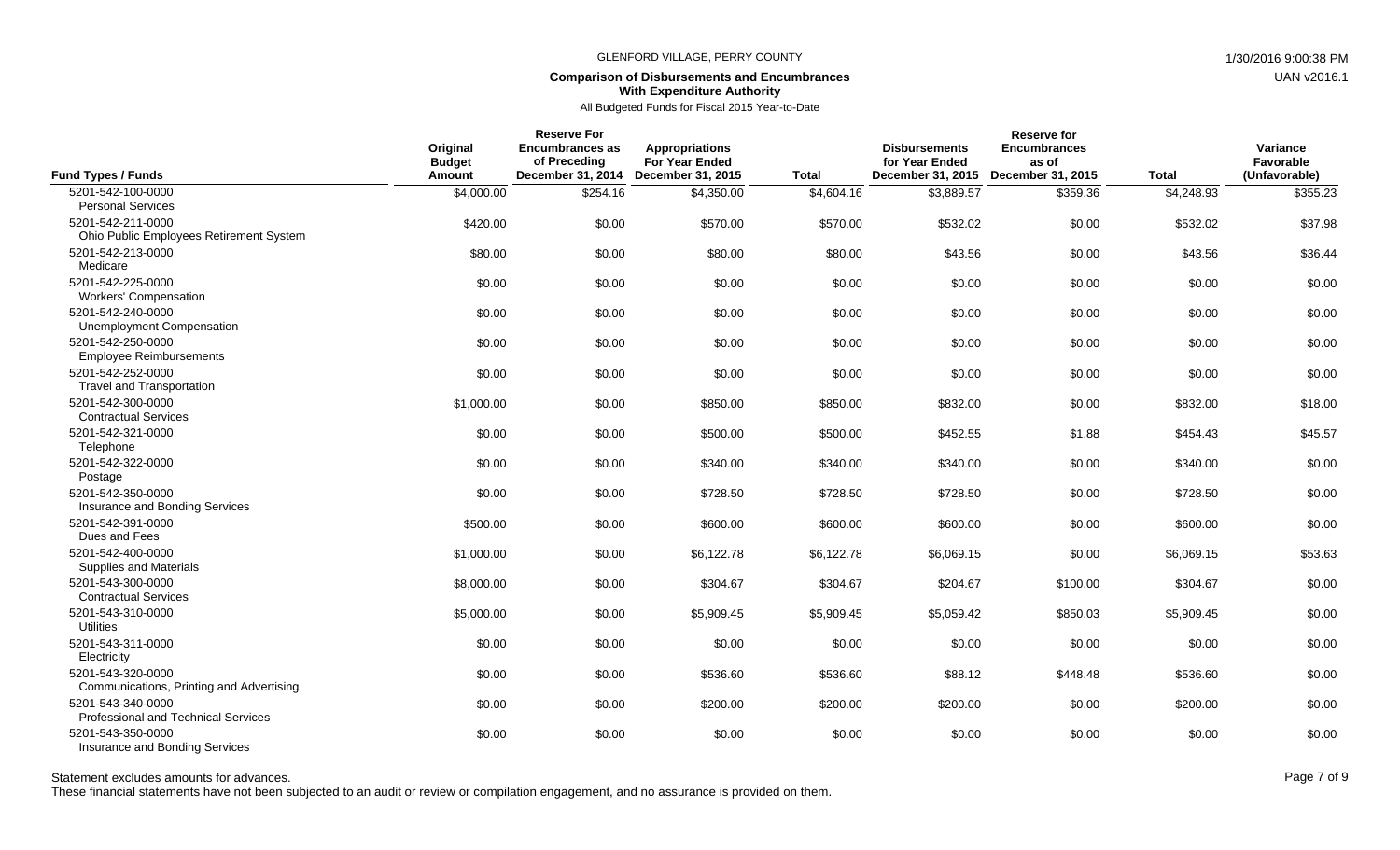### **Comparison of Disbursements and Encumbrances With Expenditure Authority**

All Budgeted Funds for Fiscal 2015 Year-to-Date

| <b>Fund Types / Funds</b>                                                        | Original<br><b>Budget</b><br><b>Amount</b> | <b>Reserve For</b><br><b>Encumbrances as</b><br>of Preceding<br><b>December 31, 2014</b> | <b>Appropriations</b><br><b>For Year Ended</b><br>December 31, 2015 | <b>Total</b>   | <b>Disbursements</b><br>for Year Ended<br>December 31, 2015 | <b>Reserve for</b><br><b>Encumbrances</b><br>as of<br>December 31, 2015 | <b>Total</b>   | Variance<br>Favorable<br>(Unfavorable) |
|----------------------------------------------------------------------------------|--------------------------------------------|------------------------------------------------------------------------------------------|---------------------------------------------------------------------|----------------|-------------------------------------------------------------|-------------------------------------------------------------------------|----------------|----------------------------------------|
| 5201-543-390-0000                                                                | \$0.00                                     | \$0.00                                                                                   | \$975.00                                                            | \$975.00       | \$975.00                                                    | \$0.00                                                                  | \$975.00       | \$0.00                                 |
| <b>Other Contractual Services</b><br>5201-543-400-0000<br>Supplies and Materials | \$0.00                                     | \$0.00                                                                                   | \$0.00                                                              | \$0.00         | \$0.00                                                      | \$0.00                                                                  | \$0.00         | \$0.00                                 |
| 5201-543-430-0000<br>Repairs and Maintenance                                     | \$0.00                                     | \$0.00                                                                                   | \$1,258.00                                                          | \$1,258.00     | \$340.00                                                    | \$918.00                                                                | \$1,258.00     | \$0.00                                 |
| 5201-549-300-0000<br><b>Contractual Services</b>                                 | \$0.00                                     | \$0.00                                                                                   | \$0.00                                                              | \$0.00         | \$0.00                                                      | \$0.00                                                                  | \$0.00         | \$0.00                                 |
| 5201-549-400-0000<br>Supplies and Materials                                      | \$0.00                                     | \$0.00                                                                                   | \$0.00                                                              | \$0.00         | \$0.00                                                      | \$0.00                                                                  | \$0.00         | \$0.00                                 |
| 5201-549-430-0000<br>Repairs and Maintenance                                     | \$0.00                                     | \$0.00                                                                                   | \$0.00                                                              | \$0.00         | \$0.00                                                      | \$0.00                                                                  | \$0.00         | \$0.00                                 |
| 5201-745-342-0000<br><b>Auditing Services</b>                                    | \$0.00                                     | \$0.00                                                                                   | \$0.00                                                              | \$0.00         | \$0.00                                                      | \$0.00                                                                  | \$0.00         | \$0.00                                 |
| 5201-800-500-0000<br><b>Capital Outlay</b>                                       | \$0.00                                     | \$0.00                                                                                   | \$4,100.00                                                          | \$4,100.00     | \$4,100.00                                                  | \$0.00                                                                  | \$4,100.00     | \$0.00                                 |
| 5201-800-510-0000<br>Land and Land Improvements                                  | \$0.00                                     | \$0.00                                                                                   | \$0.00                                                              | \$0.00         | \$0.00                                                      | \$0.00                                                                  | \$0.00         | \$0.00                                 |
| 5201-800-520-0000<br>Equipment                                                   | \$0.00                                     | \$0.00                                                                                   | \$0.00                                                              | \$0.00         | \$0.00                                                      | \$0.00                                                                  | \$0.00         | \$0.00                                 |
| 5201-800-530-0000<br><b>Buildings and Other Structures</b>                       | \$0.00                                     | \$0.00                                                                                   | \$0.00                                                              | \$0.00         | \$0.00                                                      | \$0.00                                                                  | \$0.00         | \$0.00                                 |
| 5201-850-710-0000<br>Principal                                                   | \$0.00                                     | \$0.00                                                                                   | \$0.00                                                              | \$0.00         | \$0.00                                                      | \$0.00                                                                  | \$0.00         | \$0.00                                 |
| 5201-850-720-0000<br>Interest                                                    | \$0.00                                     | \$0.00                                                                                   | \$0.00                                                              | \$0.00         | \$0.00                                                      | \$0.00                                                                  | \$0.00         | \$0.00                                 |
| Sewer Operating Fund Total:                                                      | \$40,000.00                                | \$254.16                                                                                 | \$40,000.00                                                         | \$40,254.16    | \$35,360.75                                                 | \$4,329.61                                                              | \$39,690.36    | \$563.80                               |
| Enterprise Improvement                                                           |                                            |                                                                                          |                                                                     |                |                                                             |                                                                         |                |                                        |
| 5701-800-500-0000<br><b>Capital Outlay</b>                                       | \$1,000,000.00                             | \$0.00                                                                                   | \$1,008,589.63                                                      | \$1,008,589.63 | \$1,008,589.38                                              | \$0.00                                                                  | \$1,008,589.38 | \$0.25                                 |
| 5701-800-600-0000<br>Other                                                       | \$0.00                                     | \$0.00                                                                                   | \$0.00                                                              | \$0.00         | \$0.00                                                      | \$0.00                                                                  | \$0.00         | \$0.00                                 |
| 5701-850-710-0000<br>Principal                                                   | \$0.00                                     | \$0.00                                                                                   | \$0.00                                                              | \$0.00         | \$0.00                                                      | \$0.00                                                                  | \$0.00         | \$0.00                                 |
| 5701-850-720-0000<br>Interest                                                    | \$0.00                                     | \$0.00                                                                                   | \$0.00                                                              | \$0.00         | \$0.00                                                      | \$0.00                                                                  | \$0.00         | \$0.00                                 |

Statement excludes amounts for advances. The state of 9 and 20 and 20 and 20 and 20 and 20 and 20 and 20 and 20 and 20 and 20 and 20 and 20 and 20 and 20 and 20 and 20 and 20 and 20 and 20 and 20 and 20 and 20 and 20 and 2

These financial statements have not been subjected to an audit or review or compilation engagement, and no assurance is provided on them.